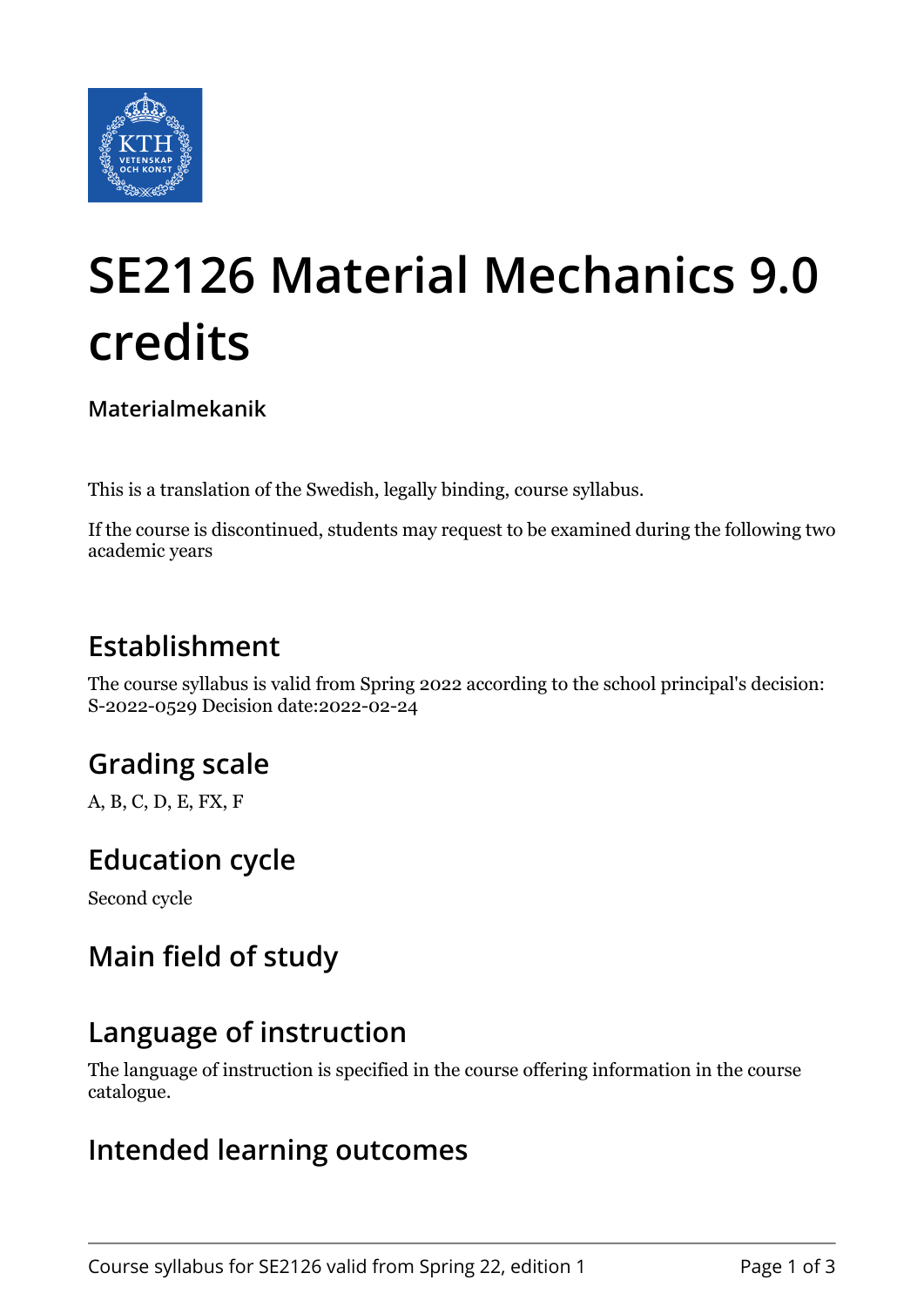The rapid development of new materials leads to a demand for more advanced descriptions of the mechanical behavior of different materials at different length scales. Furthermore, numerical tools, such as the finite element method, also enable the use of such complicated material (constitutive) models when solving mechanical problems. The course aims to provide the student both with theoretical and practical knowledge about a large number of constitutive models relevant for a variety of different materials.

After the course the student should be able to

- apply three dimensional material models for anisotropic elasticity, non-mechanical strains, plasticity, viscoplasticity, creep, viscoelasticity, damage development in analytic estimates and in finite element calculations
- judge the practical applicability of the presented material models.
- understand the coupling between micro mechanical modelling and three dimensional material models.
- by use of finite element calculations or in analytic estimates be able to determine the stiffness for laminates, particle composites and materials with micro cracks and materials with periodic microstructure.
- estimate stresses and strain in inclusions.

#### **Course contents**

The practically most important material models for mechanical calculations are presented. Consequences for finite element calculations are discussed for every material model. The properties if the material models are as well analyzed by simplified analytic methods.

## **Specific prerequisites**

English B / English 6

SE1025 FEM for engineering applications or the equivalent. SE1025 can be read in parallel with SE2126 during the first reading period in the autumn.

## **Examination**

- LAB1 Laboratory Work, 3.0 credits, grading scale: P, F
- TEN2 Examination, 4.5 credits, grading scale: A, B, C, D, E, FX, F
- ÖVN1 Assignments, 1.5 credits, grading scale: P, F

Based on recommendation from KTH's coordinator for disabilities, the examiner will decide how to adapt an examination for students with documented disability.

The examiner may apply another examination format when re-examining individual students.

## **Other requirements for final grade**